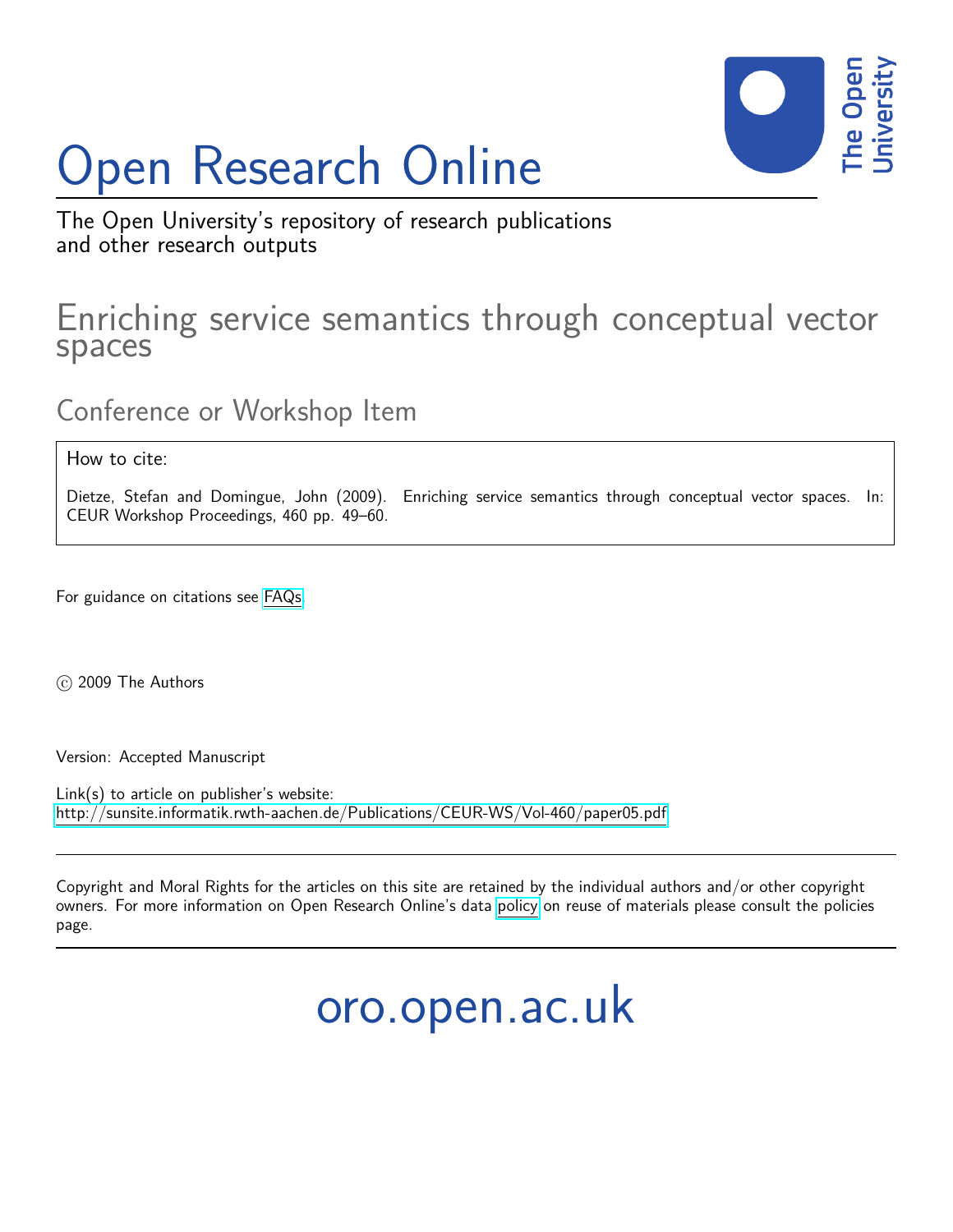# **Enriching Service Semantics through Conceptual Vector Spaces**

Stefan Dietze<sup>1</sup>, John Domingue<sup>1</sup>

<sup>1</sup> Knowledge Media Institute, Open University, MK7 6AA, Milton Keynes, UK {s.dietze, j.b.domingue}@open.ac.uk

**Abstract.** Semantic Web Services (SWS) aim at the automated discovery and orchestration of Web services on the basis of comprehensive, machineinterpretable semantic descriptions. In that, SWS strive for automated interoperability and reusability of heterogeneous services through matchmaking of semantic capability and interface descriptions. However, to do so, established SWS reference models build on the general assumption that either (a) SWS providers subscribe to a common vocabulary to annotate their services or (b) alignments between distinct vocabularies are established. This is due to the fact that SWS descriptions are lacking sufficient meaningfulness to automatically infer relationships between syntactically different semantic annotations. In order to address these issues and to overcome the need for (a) and (b), we propose a representational approach which allows to enrich standard SWS descriptions through vector spaces, which are represented as a dedicated ontology being aligned with existing SWS standards. As a result, similarities between instances used to annotate SWS become automatically computable by means of spatial distances. Hence, our approach significantly contributes to solve the interoperability problem between heterogeneous SWS as well as SWS reference models.

**Keywords:** Semantic Web Services, Interoperability, Vector Spaces.

# **1 Introduction**

The ongoing shift to service-orientation in software development leads to an increasing availability of a broad variety of Web services, ranging from SOAP-based ones to rather light-weight approaches based on REST [9] or XML-RPC [25]. This raises the need to automatically discover and orchestrate appropriate services for a given need. *Semantic Web Services (SWS)* [8] aim at addressing this challenge on the basis of comprehensive, machine-interpretable semantic descriptions. Since Web services usually are provided by distinct and independent parties, the actual Web service interfaces as well as their semantic representations are highly heterogeneous. This strongly limits the interoperability and re-usability of services. In order to cope with heterogeneity, established SWS reference models such as WSMO [26], OWL-S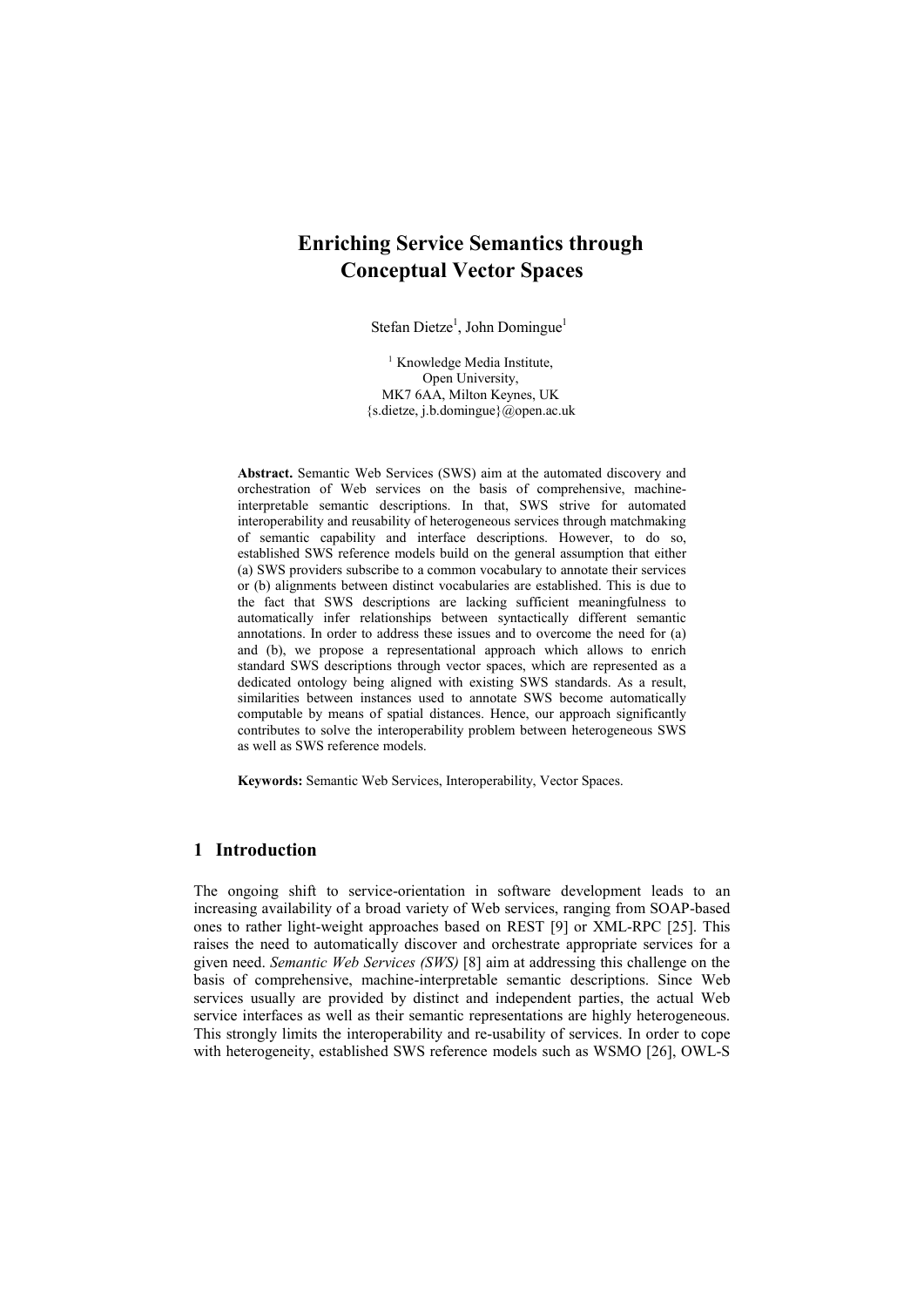$[16]$  or SAWSDL<sup>1</sup> build upon the assumption, that either (a) SWS providers subscribe to a common vocabulary to annotate their services or (b) alignments between distinct vocabularies used by different SWS are established while somehow automatic mediation approaches are still limited and underdeveloped [17]. This is due to the fact that SWS descriptions are lacking sufficient meaningfulness to automatically infer relationships – particularly *semantic similarity* [1] relationships – between independent and syntactically different semantic annotations, such as concepts and instances which are part of different SWS. However, since this is a fundamental requirement to enable matchmaking across heterogeneous SWS [22][27], large-scale interoperability is not facilitated.

In this paper, we propose a representational approach which enriches the expressiveness of SWS approaches with formal representations following the *Conceptual Spaces (CS)* [10] approach. In particular, we propose an ontology which is aligned to SWS reference models and facilitates a grounding of SWS descriptions into multiple vector spaces. We will demonstrate that refining heterogeneous SWS descriptions in multiple shared CS supports computation of semantic similarities and implicitly facilitates matchmaking and discovery of heterogeneous SWS.

The remainder of the paper is organized as follows: Section 2 introduces the SWS matchmaking problem, while our representational approach based on refinement of SWS ontologies in CS is proposed in Section 3. In Section 4, we introduce application of our approach to an existing SWS reference model. Finally, we discuss and conclude our work in Section 6.

# **2 Semantic Web Services and the Matchmaking Problem**

We report below some abstract definitions of SWS as used throughout the remainder of the paper, together with background information on current matchmaking and mediation approaches.

**Semantic Web Services:** a SWS description (either the description of the Web service or the description of the service request) is formally represented within a particular ontology that complies with a certain SWS reference model such as OWL-S [16] or WSMO [26]. By adopting a common formalisation of an ontology [6], we define a populated *service ontology O* – as utilised by a particular SWS representation – as a tuple:

# *O* = {*C*, *I*, *P*, *R*, *A*}⊂ *SWS*

With *C* being a set of *n concepts* where each concept  $C_i$  is described through  $l(i)$ *concept properties pc. I* represents all *m instances* where each instance  $I_{ii}$  represents a particular instance of a concept  $C_j$  and consists of  $l(i)$  instantiated properties pi instantiating the concept properties of *C<sup>j</sup>* . Hence, the properties *P* of an ontology *O* represent the union of all concept properties *PC* and instantiated properties *PI* of *O*.

Given these definitions, we would like to point out that properties here exclusively refer to so-called data type properties. Hence, we define properties as being distinctive to relations *R*. The latter describe relations between concepts and instances.

-

<sup>1</sup> http://www.w3.org/2002/ws/sawsdl/spec/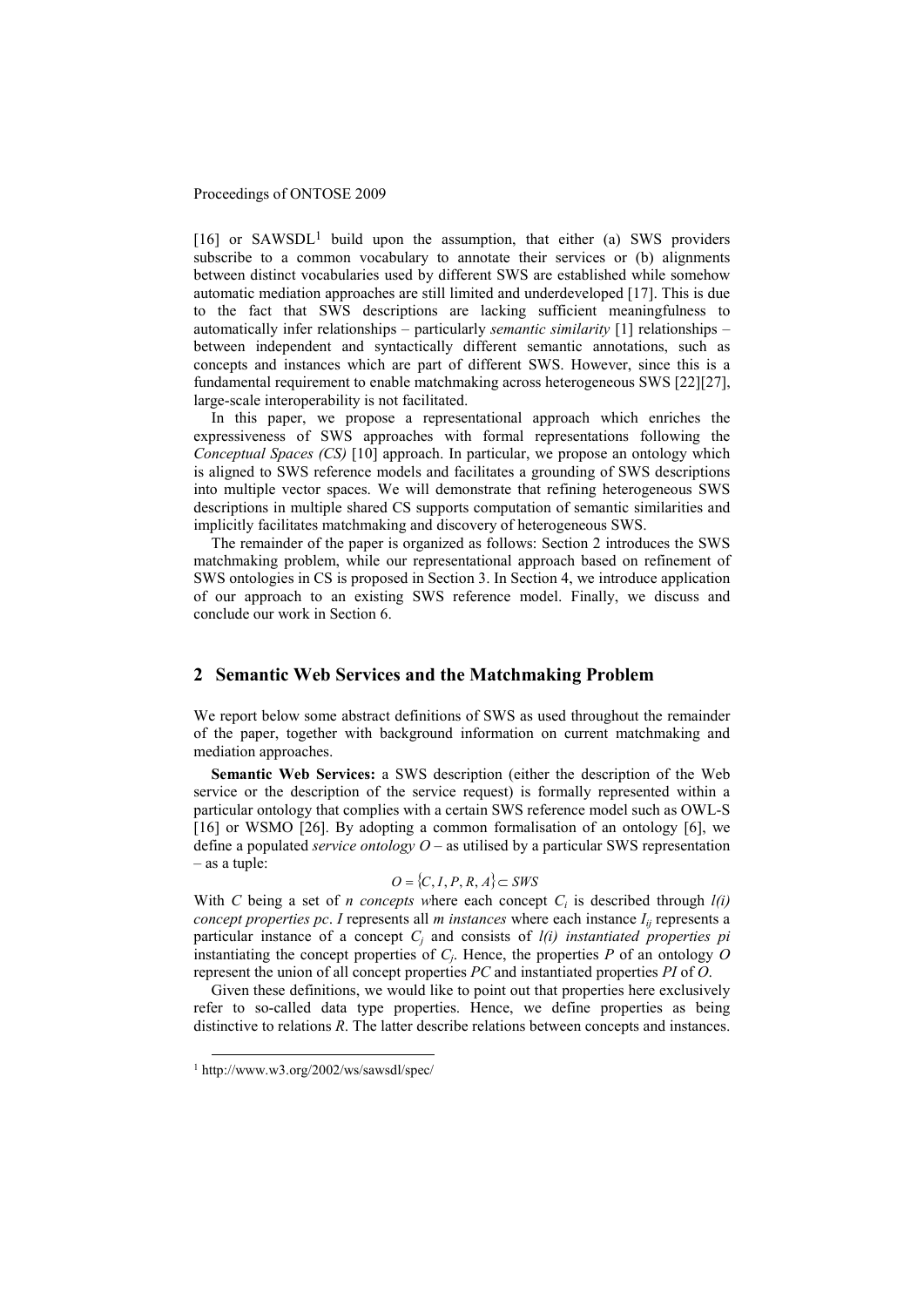In addition, *A* represents a set of *axioms* which define constraints on the other introduced notions. Since certain parts of a SWS ontology describe certain aspects of the Web service (request), such as its capability *Cap*, interface *If* or non-functional properties *Nfp* [4], a SWS ontology can be perceived as a conjunction of ontological subsets:

$$
Cap \cup If \cup Nfp \subset SWS
$$

The semantic capability description consists of further subsets, describing the assumptions *As*, effects *Ef*, preconditions *Pre* and postconditions *Post*. However, given the lack of a clear distinction between assumption/effect and pre-/postcondition, we prefer the exclusive usage of assumptions/effects:

$$
As \cup Ef = Cap \subset O \subset SWS
$$

**SWS discovery as a similarity computation problem:** SWS discovery across distributed SWS requires semantic level mediation, i.e. the mediation between heterogeneous SWS descriptions to overcome the need for either manual mappings or the subscription to a common vocabulary. That is perceived to be a fundamental requirement to further exploit SWS approaches on a Web scale. SWS discovery requires to identify SWS which are best suitable to satisfy a certain request. In that, in order to identify whether a particular SWS  $S<sub>l</sub>$  is potentially relevant for a given request  $S_2$ , a SWS broker has to compare the capabilities of  $S_1$  and  $S_2$ , i.e. it has to identify whether the following holds true:

$$
As_2 \subset As_1 \cup Ef_2 \subset Ef_1
$$

However, in order to compare distinct capabilities of available SWS which each utilise a distinct vocabulary, these vocabularies have to be aligned. For instance, to compare whether an assumption expression  $As_1 = \neg I_1 \cup I_2$  of one particular *SWS<sub>I</sub>* is the same as  $As_2 \equiv I_3 \cup -I_4$  of another *SWS*<sub>2</sub>, where  $I_i$  represents a particular instance, matchmaking engines have to perform two steps: (a) identification of relationships between concepts/instances involved in distinct SWS representations; (b) evaluation whether the semantics of the two SWS expressions match each other. Whereas current SWS execution environments exclusively focus on (b), SWS discovery also requires mediation between different ontologies, as in (a), and could also be perceived as a particular instantiation of the *ontology mapping* problem [27][3]. I.e. following [6] the goal is, to establish formal relations between a set of knowledge entities  $E_I$  from an ontology  $O_1$  – used to represent a particular SWS  $S_1$  – with entities  $E_2$  which represent the same or a similar semantic meaning in a distinct ontology  $O_2$  (SWS  $S_2$ ). In that, SWS discovery strongly relies on identifying *semantic similarities* [1] between entities across different SWS ontologies. Hence, the identification of similarities is a necessary requirement to solve the discovery problem for multiple heterogeneous SWS representations [27][21]. However, while similarity detection across distinct SWS representations requires semantic meaningfulness, the symbolic approach  $-$  i.e. describing symbols by using other symbols, without a grounding in the real world – of established SWS representation standards, leads to ambiguity issues and does not fully entail semantic meaningfulness [5][14]. Moreover, describing the complex notion of specific SWS capabilities in all their facets is a costly task and may never reach semantic completeness.

Given the lack of inherent similarity representation, current approaches to ontology mapping could be applied to facilitate SWS mediation. These approaches aim at semi-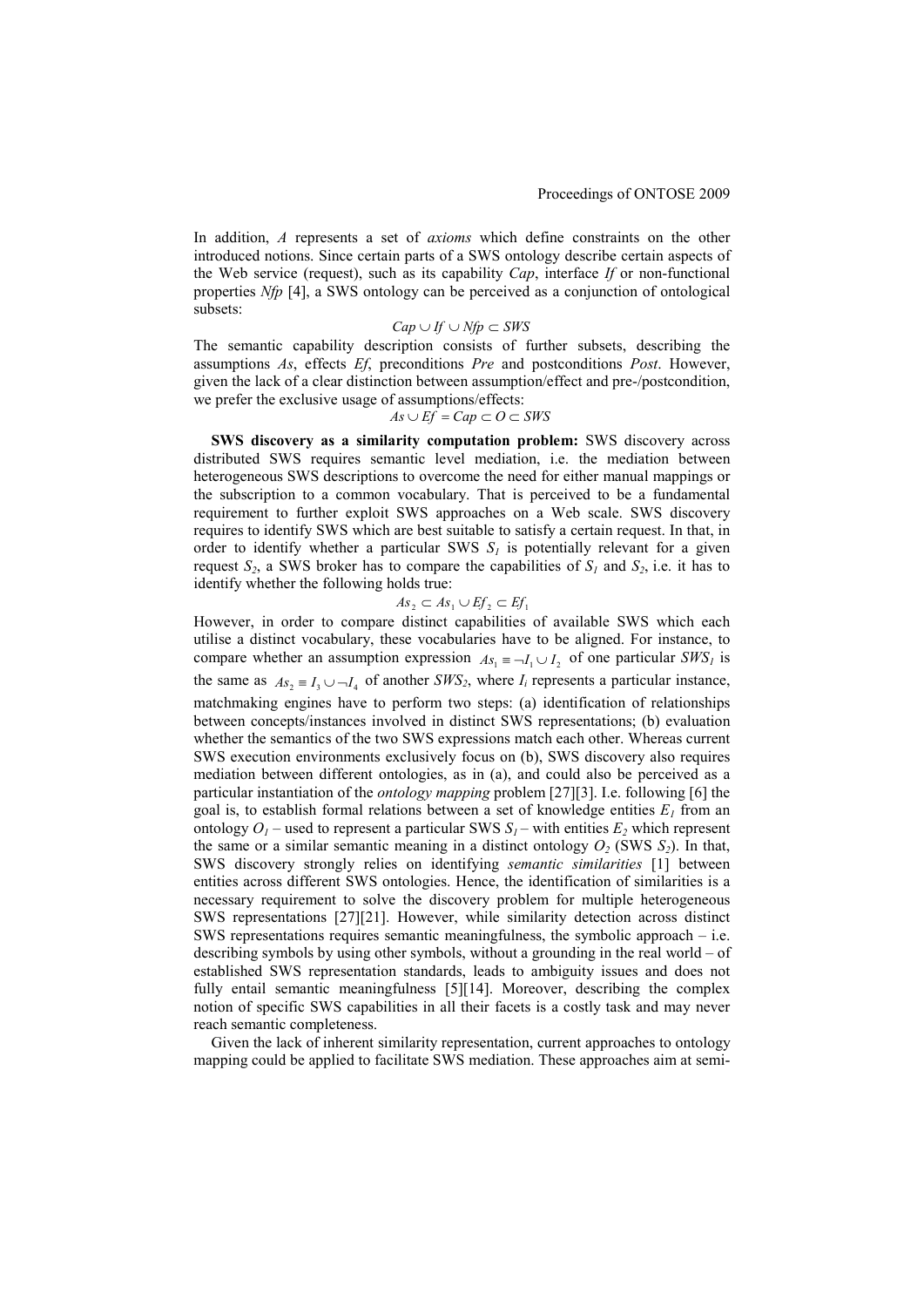automatic similarity detection across ontologies mostly based on identifying linguistic commonalities and/or structural similarities between entities of distinct ontologies [3][7][15]. However, such approaches require manual intervention, are costly and error-prone, and hence, similarity-computation remains as central challenge. In our vision, instead of semi-automatically formalising individual mappings or subscribing to common vocabularies, methodologies to automatically compute or implicitly represent similarities across distinct SWS representations are better suited to facilitate SWS interoperability.

# **3 Enriching Service Semantics through Conceptual Vector Spaces**

To overcome the issues introduced in the previous Section, we propose a representational approach enriching SWS representations through multiple vector spaces following the *Conceptual Spaces (CS)* [9] theory. CS represent entities in terms of their quality characteristics similar to natural human cognition in order to bridge between the neural and the symbolic world [9]. In that, CS are represented through multidimensional geometrical vector spaces where instances are supposed to be represented as vectors, i.e. particular points in a CS. Describing instances as vectors which each vector follow a specific metric enables the automatic calculation of their semantic similarity by means of distance metrics such as the Euclidean, Taxicab or Manhattan distance [12] or the Minkowsky Metric [22]. However, CS do not provide any notion to represent any arbitrary relations [20], such as *part-of* relations which usually are represented within symbolic knowledge models.

## **3.1. Conceptual Groundings for SWS**

We propose a representational approach which combines symbolic SWS representation with groundings in multiple CS (Figure 1) to enable the implicit representation of semantic similarities across heterogeneous SWS representations provided by distinct agents.



**Fig. 1.** Representing heterogeneous SWS representations through shared Conceptual Spaces.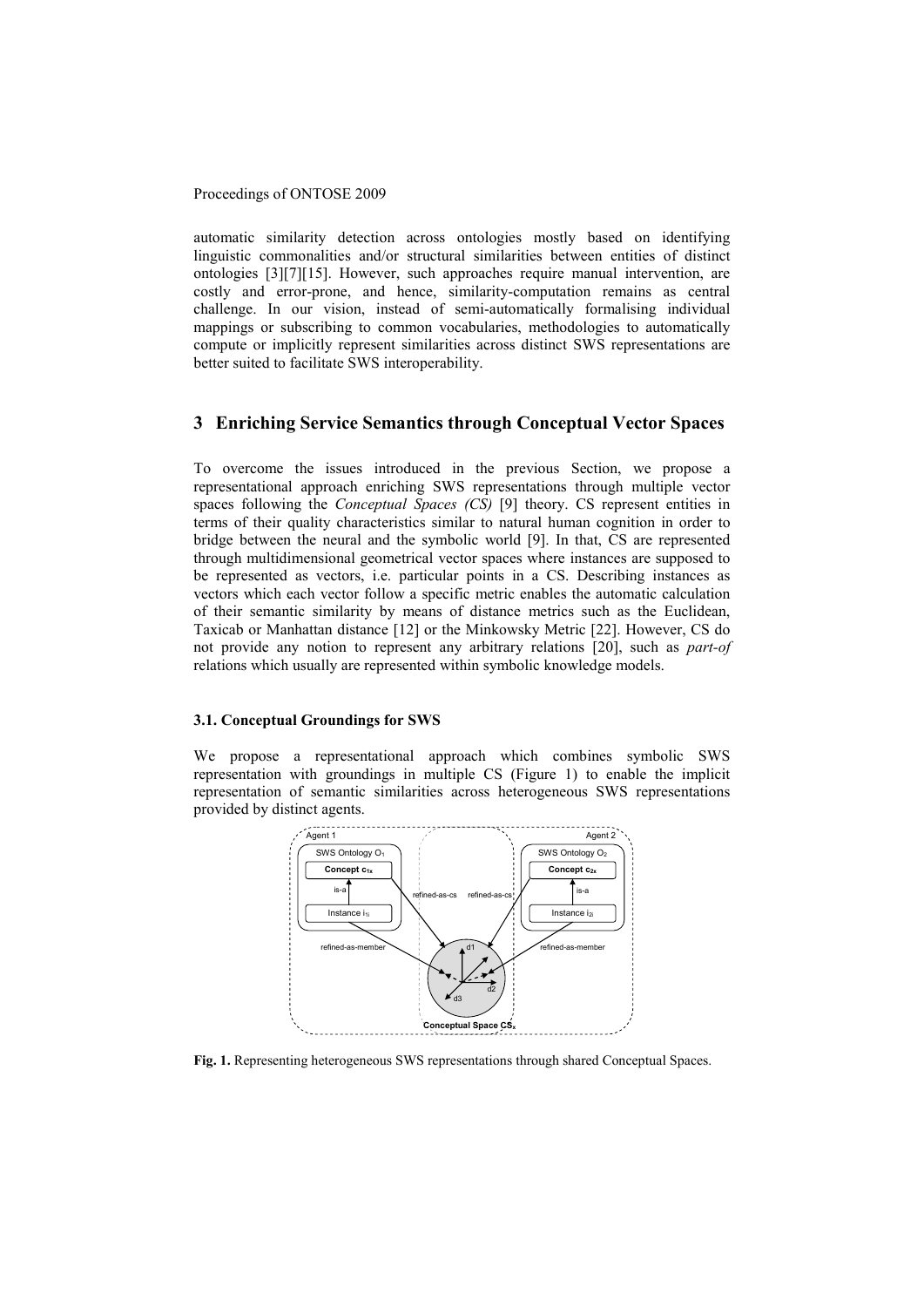Hence, we facilitate similarity based mediation at the semantic level and consequently support the SWS discovery task. Whereas CS allow the representation of semantic similarity as a notion implicit to a constructed knowledge model, it can be argued, that representing an entire SWS through a coherent CS might not be feasible, particularly when attempting to maintain the meaningfulness of the spatial distance as a similarity measure. Therefore, we claim that CS are a particularly promising model when being applied to individual concepts – as part of SWS descriptions – instead of representing an entire ontology in a single CS. In that, we would like to highlight that we consider the representation of a set of *n* concepts *C* of a SWS ontology *O* through a set of *n* CS (Figure 1). Hence, instances of concepts are represented as members (i.e. vectors) in the respective CS. While still taking advantage from implicit similarity information within a CS, our hybrid approach – combining SWS descriptions with multiple CS – allows overcoming CS-related issues by maintaining the advantages of ontology-based SWS representations.

Please note that our approach relies on the agreement on a common set of CS for a given set of distinct SWS ontologies, instead of a common agreement on the ontologies themselves. Hence, whereas in the latter case two agents have to agree on a common ontology at the concept and instance level, our approach requires just agreement at the concept level, since instance similarity becomes an implicit notion. Moreover, we assume that the agreement on ontologies at the concept level becomes an increasingly widespread case, due to, on the one hand, increasing use of upperlevel ontologies such as DOLCE [11], SUMO [23] or OpenCyc<sup>2</sup> which support a certain degree of commonality between distinct ontologies. On the other hand, SWS ontologies often are provided within closed environments, for instance, virtual organisations, where a common agreement to a certain extent is ensured. In such cases, the derivation of a set of common CS is particularly applicable and straightforward.

In order to refine and represent SWS descriptions within a CS, we formalised the CS model into an ontology  $(CSO)^3$ , currently being represented through OCML [13]. The ontology enables the instantiation of a set of CS to represent a given set of concepts as part of SWS descriptions. Referring to [19], we formalise a CS as a vector space defined through quality dimensions  $d_i$  of  $CS$ . Each dimension is associated with a certain metric scale, e.g. ratio, interval or ordinal scale. To reflect the impact of a specific quality dimension on the entire CS, we consider a prominence value *p* for each dimension [19]. Therefore, a CS is defined by

$$
CS^{n} = \{(p_{1}d_{1}, p_{2}d_{2},..., p_{n}d_{n}) | d_{i} \in CS, p_{i} \in \mathfrak{R}\}.
$$

However, usage context, purpose and domain of a particular CS strongly influence the ranking of its quality dimensions. This clearly supports our position of describing distinct CS explicitly for individual concepts. Please note that dimensions could be detailed further in terms of subspaces. Hence, a dimension within one CS may be defined through another CS by using further dimensions. In such a case, the particular quality dimension  $d_j$  is described by a set of further quality dimensions. In this way, a CS may be composed of several subspaces and consequently, the description

-

<sup>2</sup> http://www.opencyc.org/

<sup>3</sup> http://people.kmi.open.ac.uk/dietze/ontologies/conceptual-spaces.lisp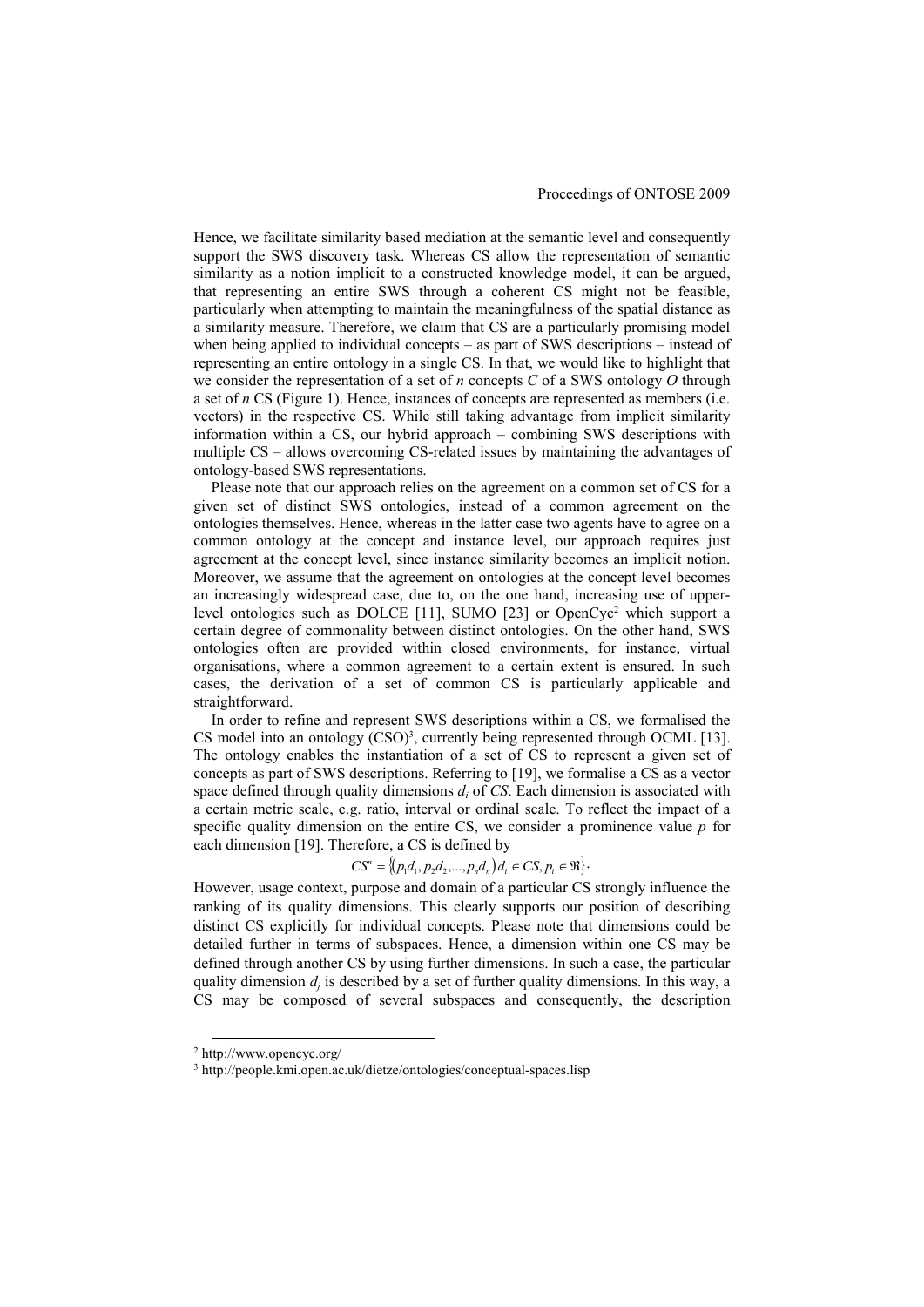granularity can be refined gradually. Furthermore, dimensions may be correlated what is expressed through axioms related to a specific quality dimension instance.

A member *M* – representing a particular instance – of the CS is described through a set of valued dimension vectors  $v_i$ :

$$
M^n = \{(v_1, v_2, ..., v_n)|v_i \in M\}
$$

With respect to [19], we define the semantic similarity between two members of a space as a function of the Euclidean distance between the points representing each of the members. However, different distance metrics, such as the Taxicab or Manhattan distance [12], could be considered, dependent on the nature and purpose of the CS. Given a CS definition *CS* and two members *V* and *U*, defined by vectors  $v_0$ ,  $v_1$ , ...,  $v_n$ and  $u_1, u_2, \ldots, u_n$  within *CS*, the distance between *V* and *U* can be calculated as:

$$
dist(u, v) = \sqrt{\sum_{i=1}^{n} p_i \left( \left( \frac{u_i - u}{s_u} \right) - \left( \frac{v_i - v}{s_v} \right) \right)^2}
$$

where  $u$  is the mean of a dataset  $U$  and  $S_u$  is the standard deviation from  $U$ . The formula above already considers the so-called Z-transformation or standardization [22] which facilitates the standardization of distinct measurement scales utilised by different quality dimensions in order to enable the calculation of distances in a multidimensional and multi-metric space.

### **3.2. Representing SWS Capabilities through Conceptual Spaces**

Following our vision, the provisioning of SWS representations is a highly heterogeneous and distributed procedure that is accomplished autonomously by distinct agents. In particular, we distinguish two groups of involved agents: (C1) *distributed SWS providers and consumers* and (C2) *centralised SWS maintainers*. The existence of C2 is implied by the broker-based nature of SWS technologies.

Specifically, the overall procedure of providing SWS following our approach is based on the following steps:

- S1.Provisioning of a central SWS runtime environment (C2).
- S2. Provisioning of SWS representations  $S<sup>n</sup>$  (C1).
- S3. Providing appropriate  $CS_i$  for each distinct real-world entity represented within an available SWS ontology *O*.
	- S3.1. Representing concept properties  $pc_{ij}$  of  $C_i$  as dimensions  $d_{ij}$  of  $CS_i$  (C2).
	- S3.2. Assignment of metrics to each quality dimension  $d_{ij}$  (C2).
	- S3.3. Assignment of prominence values  $p_{ij}$  to each quality dimension  $d_{ij}$  (C2).
	- S3.4. Representing all instances  $I_{ik}$  of  $C_i$  as members in  $CS_i$  (C1).

Whereas *S1* and *S2* are foreseen within the SWS vision in general, *S3* represents an additional activity aiming at providing the representational facilities required to realise our mediation approach. Referring to our formalisations of *O* and *CS* (Sections 2 and 3), we are able to simply instantiate a specific  $CS_i$  by applying a transformation function

$$
trans: C_i \Rightarrow CS_i
$$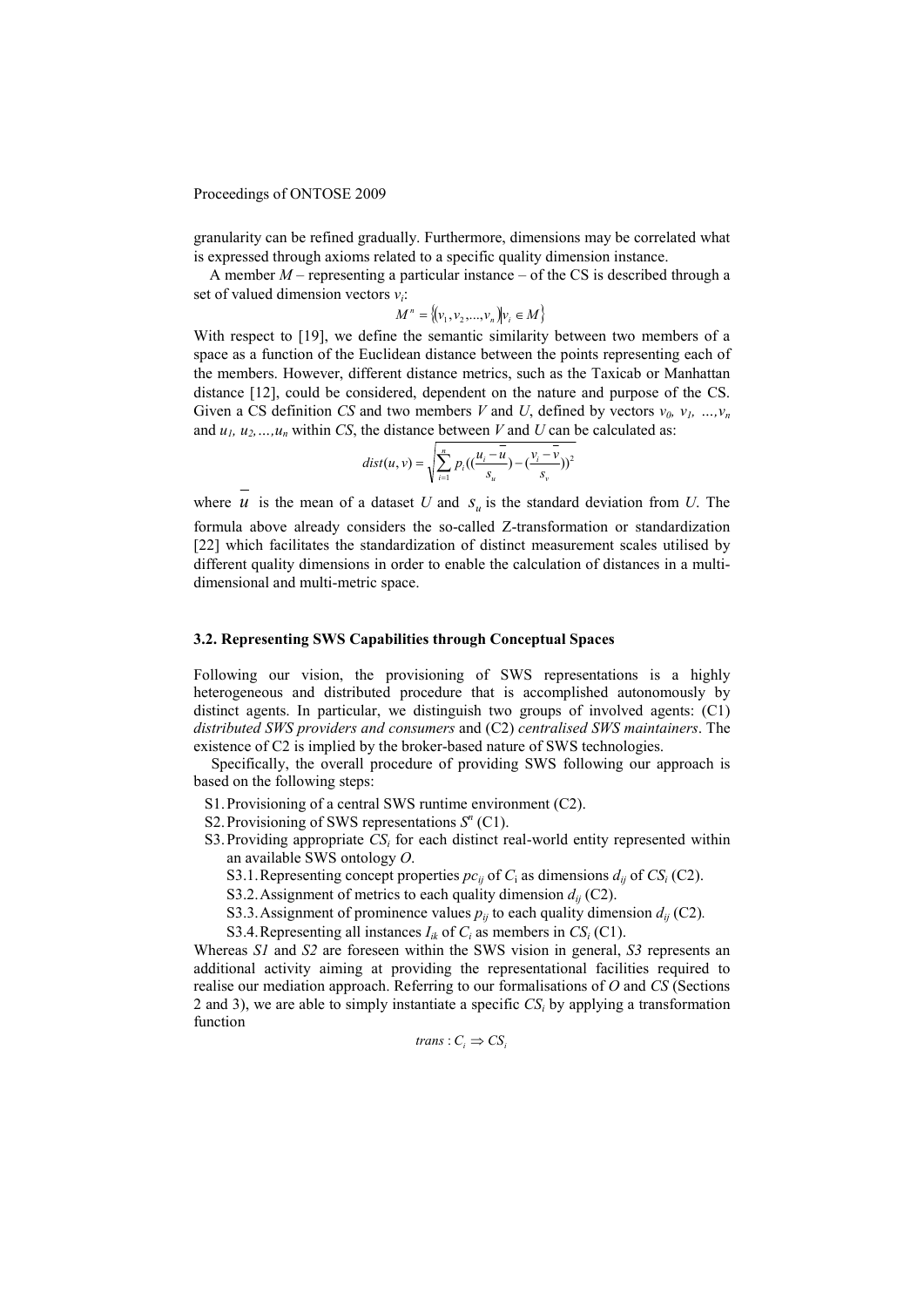The function is aimed at instantiating all elements of a CS, such as dimensions and prominence values *(S3.1 – S3.3*). In particular, *S3.1* aims at representing each concept property  $pc_{ij}$  of  $C_i$  as a particular dimension instance  $d_{ij}$  together with a corresponding prominence  $p_{ij}$  of a resulting space  $CS_i$ :

trans:  $\{[pc_{i1}, pc_{i2},..., pc_{in}]\}$   $pc_{ij} \in PC_i$   $\} \Rightarrow \{[p_{i1}d_{i1}, p_{i2}d_{i2},..., p_{in}d_{in})]$  $d_{ij} \in CS_i$ ,  $p_{ij} \in P\}$ 

We particularly distinguish between data type properties and relations. The latter represent relations between concepts, but these are not represented as dimensions since such dimensions would refer to a range of concepts (instances) instead of quantified metrics, as required by *S3.2*. Hence, we propose to maintain the relationships represented within the original SWS ontology *O* without representing these within the resulting  $CS_i$ . In that, the complexity of  $CS_i$  is reduced to enable the maintainability of the spatial distance as appropriate similarity measure.

 The assignment of metric scales to dimensions (*S3.2*) which naturally are described using quantitative measurements, such as size or weight, is rather straightforward. In such cases, interval scale or ratio scale are used. Otherwise, the respective dimensions need to be refined by means of subspaces (Section 3.1) until appropriate metric scales can be assigned. Since different dimensions might have distinct impact on the entire space  $CS_i$ ,  $S3.3$  is aimed at assigning a prominence value  $p_{ij}$  to each dimension  $d_{ij}$ . Prominence values should be chosen from a predefined value range, such as 0..1. Since the assignment of prominences to quality dimensions is of major importance for the expressiveness of the similarity measure within a space, most probably this step requires incremental ex-post re-adjustments until a sufficient definition of a CS is achieved.

With respect to *S3.4*, each SWS provider (C1) has to represent all instances  $I_{ik}$  of a concept  $C_i$  as member instances in the created space  $CS_i$ :

$$
trans: I_{ik} \Rightarrow M_{ik}
$$

This is achieved by transforming all instantiated properties  $pi_{ikl}$  of  $I_{ki}$  as valued vectors in  $CS_i$ .

trans: 
$$
\{(pi_{ik1}, pc_{ik2},...,pc_{ikn})\}\n\pi_{ikl} \in PI_{ik} \implies \{(v_{ik1}, v_{ik2},...,v_{ikn})\} \nu_{ikk} \in M_{ik}
$$

Hence, given a particular CS, representing instances as members becomes just a matter of assigning specific measurements to the dimensions of the CS. The accomplishment of the proposed procedure, particularly *S3*, results in a set of CS (member) instances where each CS (member) instance refines a particular concept (instance) of the SWS ontology. Please note that applying the procedure proposed here requires an additional effort.

# **4 Similarity-based SWS Discovery for WSMO and IRS-III**

The representational model described above had been implemented by and aligned to established SWS technologies based on WSMO [26] and the Internet Reasoning Service IRS-III [2]. However, please note that in principle the representational approach described above could be applied to any SWS reference model and is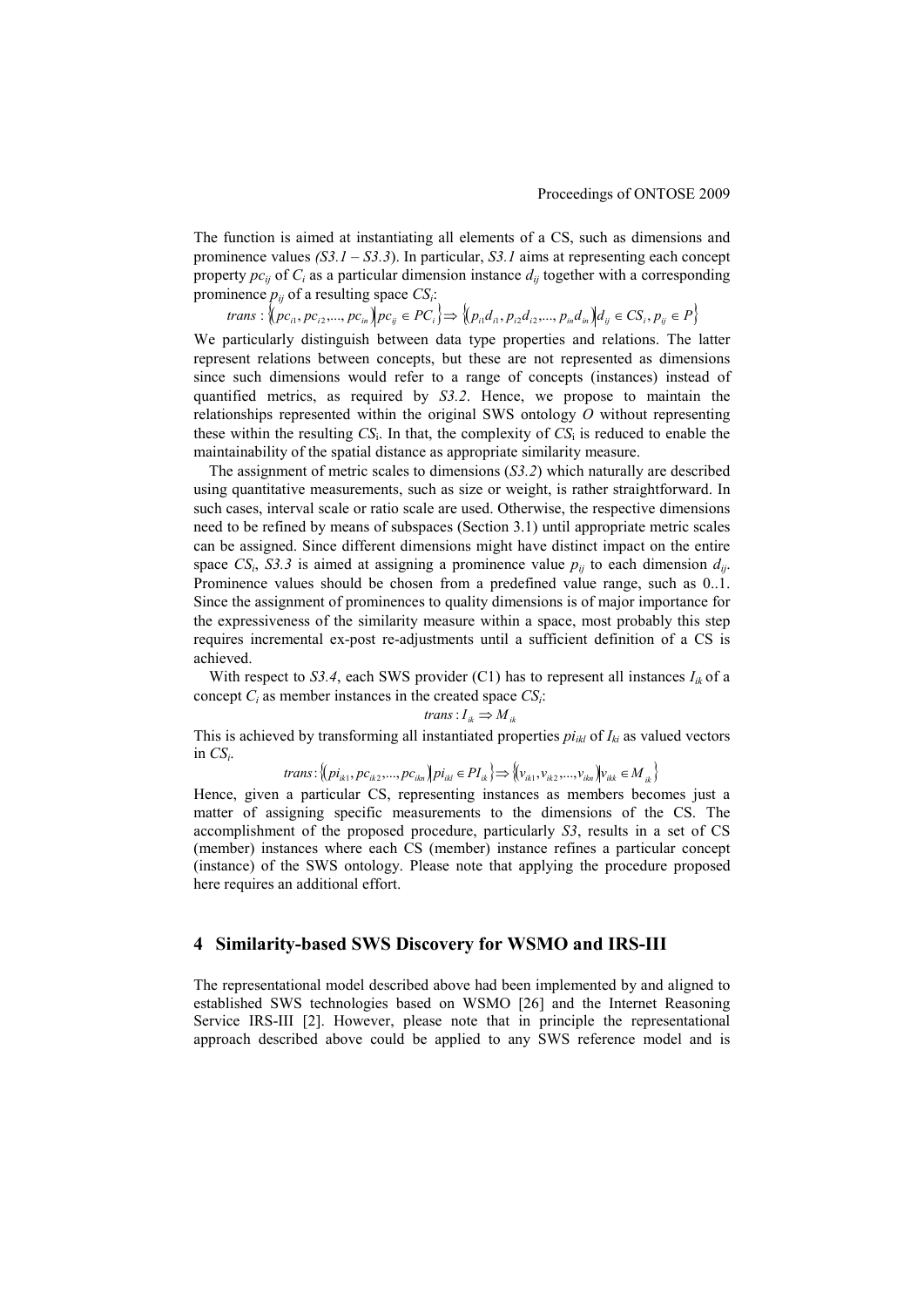particularly well-suited to support rather light-weight approaches such as SAWSDL or WSMO Lite [24].

#### **4.1. The IRS-III Service Ontology**

The IRS-III Service Ontology – represented through OCML [13] – provides semantic links between the knowledge level components describing SWS and the conditions related to their use. It is based on WSMO [26][8] and contains the following main items:

- *Goal-related information.* A goal represents the user perspective of the required functional capabilities and includes a description of the requested Web service capability.
- *Web service functional capabilities.* They represent the provider perspective of what the service does in terms of inputs, output, pre-conditions and postconditions, assumptions and effects. Pre-/postconditions and assumptions/effects are expressed by logical expressions that constrain the state or the type of inputs and outputs.
- *Web service interface.* The interface is defined by choreography and orchestration. The choreography specifies how to communicate with a Web service. A grounding describes how the semantic declarations are associated with a syntactic specification, such as WSDL. The orchestration of a Web service specifies the decomposition of its capability in terms of the functionality of other Web services.
- *Mediators.* A mediator specifies which top elements are connected and which type of mismatches can be resolved between them.



**Fig. 2.** IRS-III Service Ontology – core concepts and relations.

While the IRS-III Service Ontology considers Meta-classes for the top-level SWS concepts individual SWS definitions (goals, mediators, Web services) are defined as subclasses rather than instances. A class better captures, indeed, the concept of a reusable service description and taxonomic structures can be used to capture the constitution of a particular domain. At invocation time, particular instances of the respective goal, mediator and Web services automatically generated.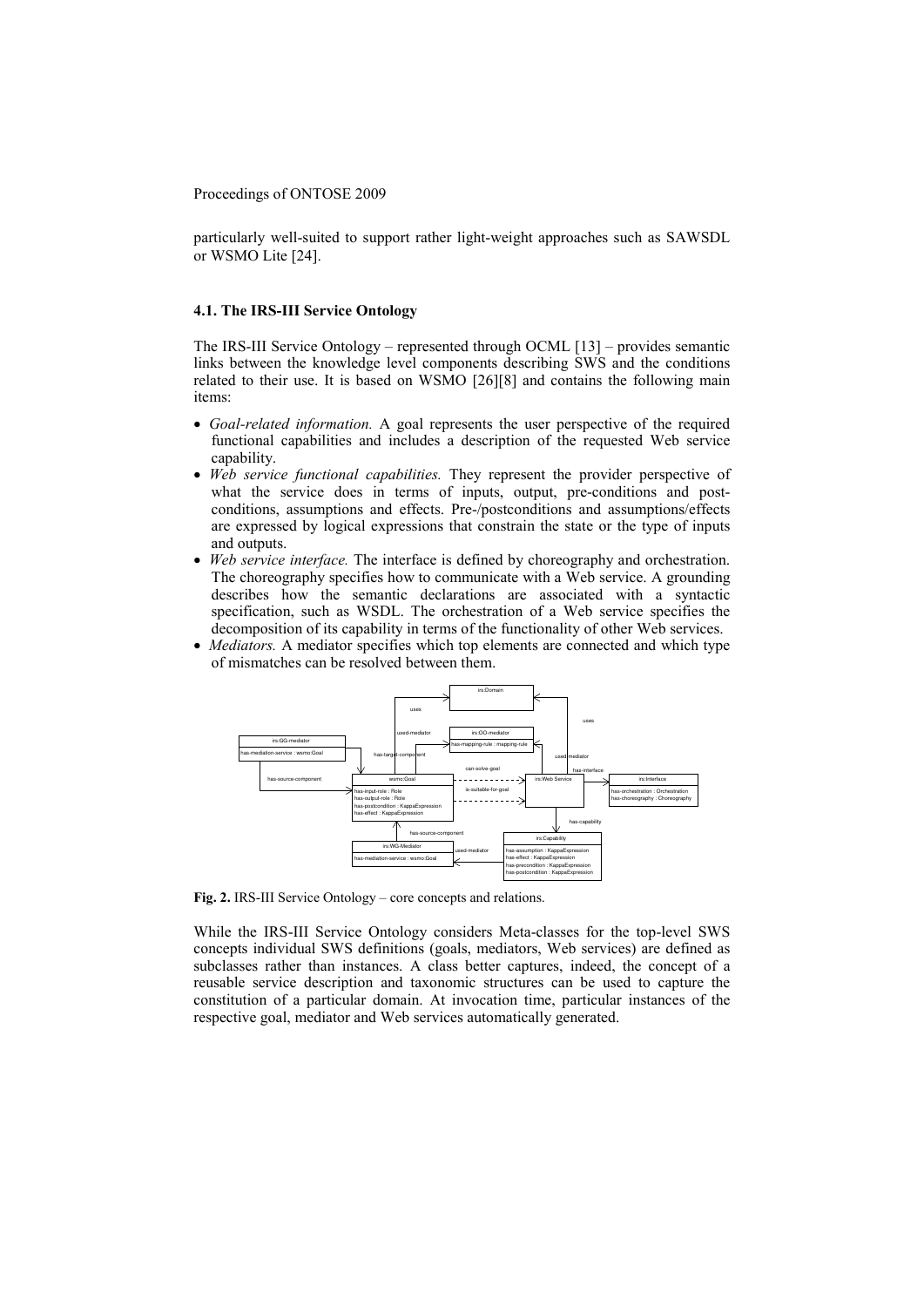#### **4.2. Introducing Similarity-based SWS Selection based on Conceptual Spaces**

In order to facilitate the representational approach described in Section 3, we aligned the CSO (Section 3) with the IRS-III Service Ontology to allow for the refinement of individual concepts – being used as part of formal SWS descriptions – as formally expressed CS. In that, instances being used to represent SWS characteristics such as interfaces or capabilities can be refined as vectors to enable similarity computation between individual SWS and SWS requests.



**Fig. 3.** Core concepts of the CS Ontology aligned to the IRS-III Service Ontology.

Figure 3 depicts the core concepts of CSO and their alignment with the IRS-III Service Ontology. Concepts (instances) as being used by IRS service or goal descriptions are refined as CS (members) within the CSO. In that, following the procedure proposed in Section 3.2, service capabilities are refined in multiple CS.

 In order to facilitate automated similarity computation between SWS and SWS requests, we extended the matchmaking capabilities of IRS-III through a set of additional functions which introduce similarity computation as part of the SWS selection and matchmaking algorithm. Given the ontological refinement of SWS descriptions into CS as introduced in Section 3 this new functionality enables to automatically achieve IRS-III goals without being restricted to complete matches between a particular goal achievement request and the available SWS. When attempting to achieve a goal, our new function is provided with the actual SWS request *SWS<sup>i</sup>* , named *base,* and the SWS descriptions of all *x* available services that are potentially relevant for the base – i.e. linked through a dedicated mediator:

#### $SWS<sub>i</sub> ∪ {SWS<sub>1</sub>, SWS<sub>2</sub>, ..., SWS<sub>x</sub>}$

Each SWS contains a set of concepts  $C = \{c_1, c_m\}$  and instances  $I = \{i_1, i_m\}$ . We first identify all members  $M(SWS_i)$  – in the form of valued vectors  $\{v_i, v_n\}$  refining the instance  $i_l$  of the base as proposed in Section 3. In addition, for each concept  $c$  within the base the corresponding conceptual space representations  $MS = \{MS_1, MS_m\}$  are retrieved. Similarly, for each  $SWS_j$  related to the base, members  $M(SWS_j)$  – which refine capabilities of  $SWS_j$  and are represented in one of the CS  $CS_1$ ... $CS_m$  – are retrieved:

#### $CS \cup M(SWS_i) \cup \{M(SWS_1), M(SWS_2), ..., M(SWS_n)\}$

Based on the above ontological descriptions, for each member  $v_l$  within  $M(SWS_l)$ , the Euclidean distances to any member of all  $M(SWS)$  which is represented in the same space  $MS_j$  as  $v_l$  are computed. In case one set of members  $M(SWS_j)$  contains several members in the same  $MS - e.g. \textit{SWS}_j$  targets several instances of the same kind – the algorithm just considers the closest distance since the closest match determines the appropriateness for a given goal. For example, if one SWS supports several different locations, just the one which is closest to the one required by  $SWS_i$  determines the appropriateness.

Consequently, a set of *x* sets of distances is computed as follows  $Dist(SWS_i) = \{Dist(SWS_i, SWS_1), \quad Dist(SWS_i, SWS_2) \quad . \quad Dist(SWS_i, SWS_x)\}$  where each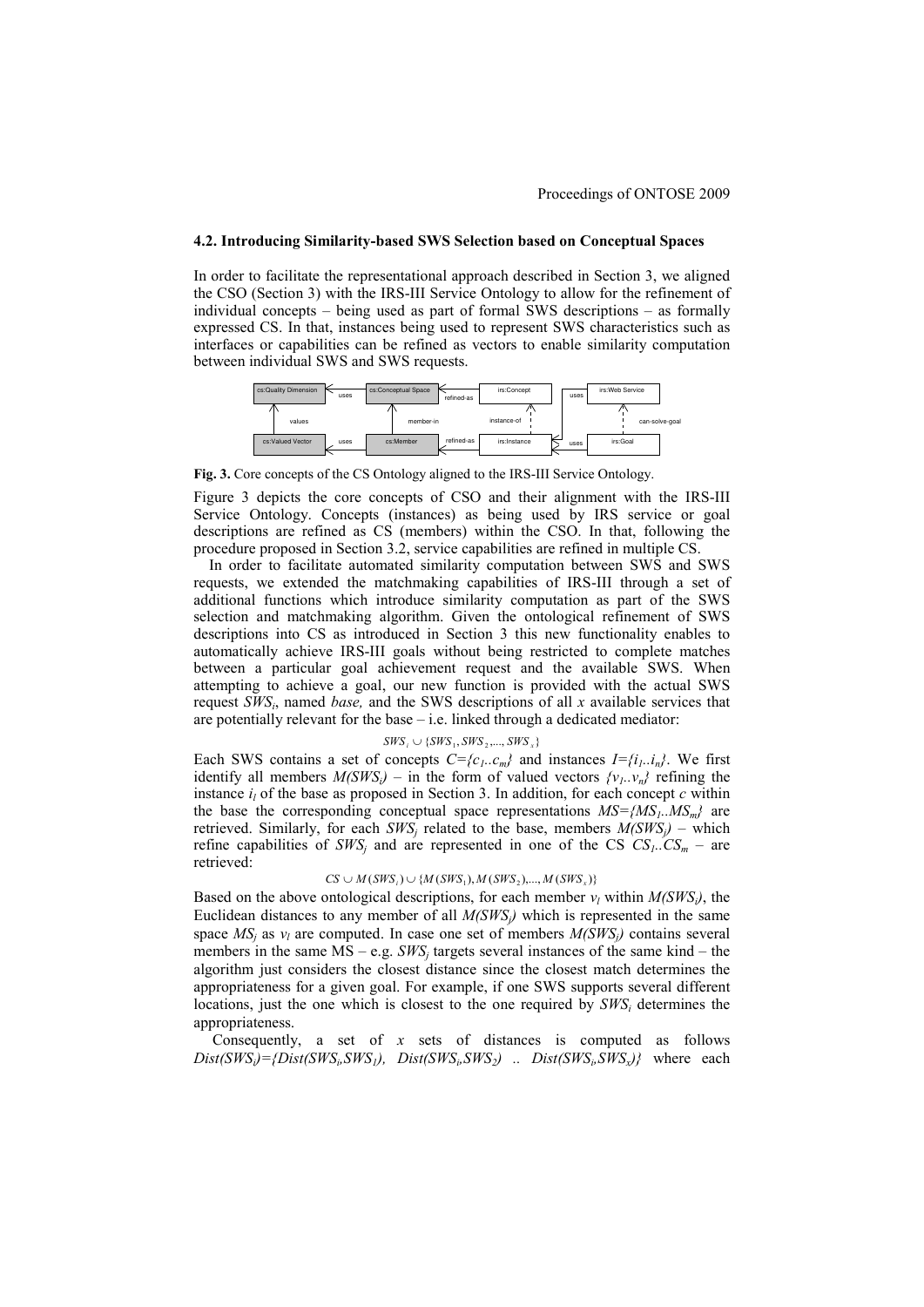$Dist(SWS_i, SWS_j)$  contains a set of distances  $\{dist_1, dist_n\}$  and any  $dist_i$  represents the distance between one particular member  $v_i$  of  $SWS_i$  and one member refining one instance of the capabilities of *SWS<sup>j</sup>* . Hence, the overall similarity between the base  $SWS_i$  and any  $SWS_j$  could be defined as being reciprocal to the mean value of the individual distances between all instances of their respective capability descriptions and hence, is calculated as follows:

$$
Sim(SWS_i, SWS_j) = (Dist(SWS_i, SWS_j))^{-1} = \left(\frac{\sum_{k=1}^{n} (dist_k)}{n}\right)^{-1}
$$

Finally, a set of  $x$  similarity values – computed as described above – which each indicates the similarity between the base  $SWS_i$  and one of the *x* target SWS is computed:

 ${Sim(SWS, SWS_1), Sim(SWS, SWS_2), ..., Sim(SWS_i, SWS_x)}$ 

As a result, the most similar  $SWS_j$ , i.e. the closest associated SWS, can be selected and invoked. In order to ensure a certain degree of overlap between the actual request and the invoked functionality, we also defined a *threshold similarity value T* which determines the similarity threshold for any potential invocation.

A first prototypical application  $-$  accessible through an AJAX-based interface<sup>4</sup>  $$ deploying the above functionality has been developed. The application supports similarity-based selection between a number of Web services which deliver video material and make use of the youtube-API<sup>5</sup> as well as the data feeds provided by BBC-Backstage<sup>6</sup>.

# **5 Discussion and Conclusions**

We proposed a representational model which enriches the expressiveness of SWS technologies with metric-based representation in CS. As a result, the semantic meaningfulness of SWS representations is increased allowing to automatically infer about similarity-relationships between instances as used by heterogeneous SWS. We introduced a formal ontology which is aligned to the IRS-III Service Ontology and could potentially be utilised in the context of other established SWS reference models such as SAWSDL or OWL-S. In that, our two-fold representational approach provides a means to facilitate SWS interoperability. In addition, we extended the matchmaking algorithm of an existing SWS Broker, IRS-III, with new capabilities allowing for rather similarity-based matchmaking – based on our two-fold representational model – to overcome the need for strict complete SWS matchmaking. Furthermore, our approach is supported by a formal method on how to derive CS representations for individual concepts of any arbitrary SWS representations.

The proposed approach has the potential to significantly reduce the effort required to support interoperability between distinct heterogeneous SWS ontologies by overcoming the need to either subscribe to a common vocabulary or to align distinct

-

<sup>4</sup> http://kmi-lisp05.open.ac.uk/demo

<sup>5</sup> http://code.google.com/intl/en/apis/youtube/

<sup>6</sup> http://backstage.bbc.co.uk/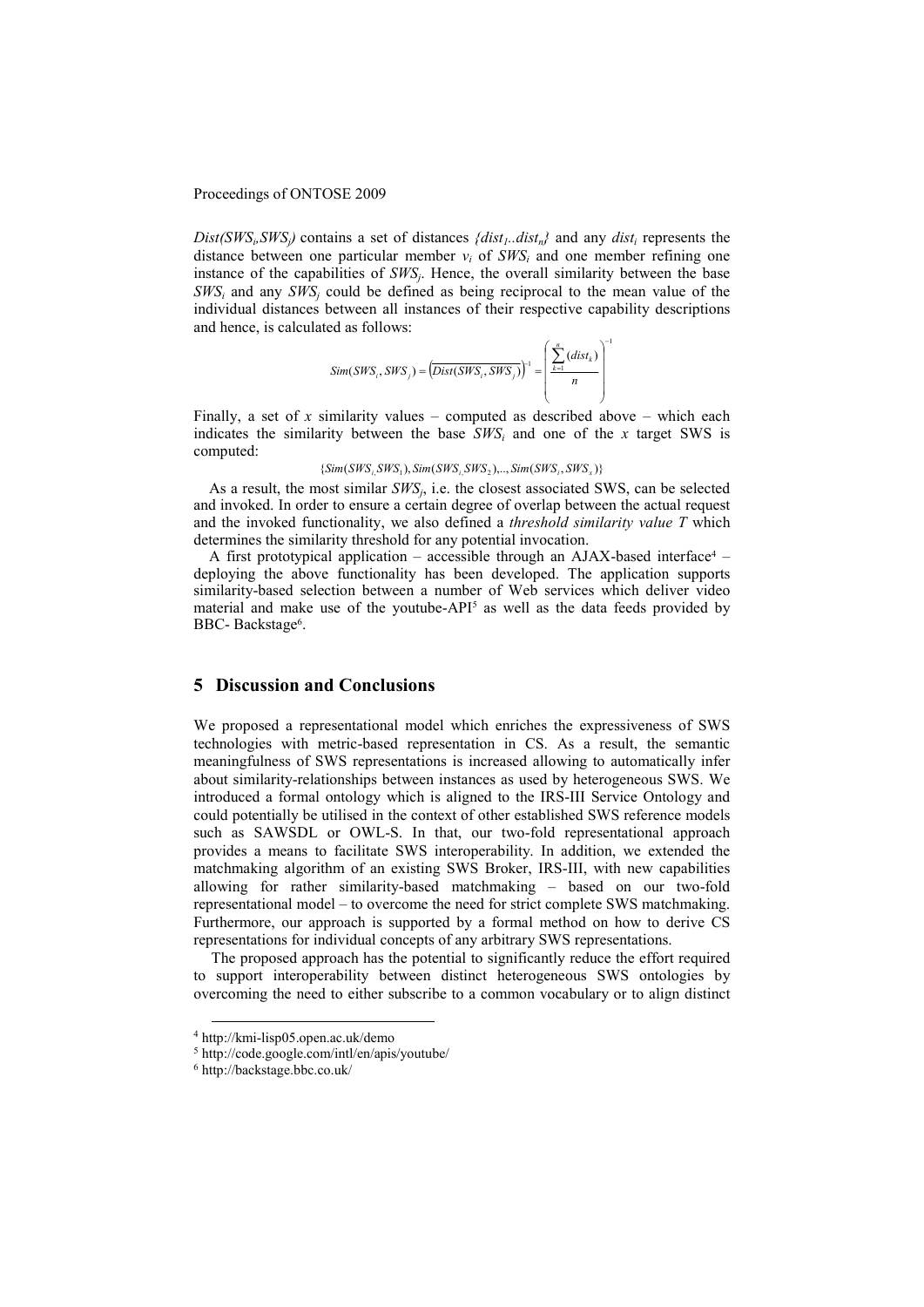SWS ontologies. While our approach supports automatic similarity-computation between SWS ontology instances it requires a common agreement on shared CS. However, incomplete similarities are computable between partially overlapping CS. Given the nature of our approach – aiming at mediating between sets of concepts/instances which are used to annotate particular SWS – we argue that our solution is particularly applicable to SWS frameworks which are based on rather light-weight service semantics such as WSMO-Lite [24] or OWL-S [16]. Moreover, by representing SWS through vectors which are independent from the underlying representation language, we claim that our approach also has the potential to bridge between SWS across concurrent SWS reference models and modeling languages.

However, the authors are aware that the proposed approach requires considerable effort to establish CS-based representations. Future work has to investigate on this effort in order to further evaluate the potential contribution of the proposed approach. Moreover, while overcoming issues introduced in Section 2, further issues remain. For example, whereas defining instances, i.e. vectors, within a given CS appears to be a straightforward process of assigning specific quantitative values to quality dimensions, the definition of the CS itself is not trivial and dependent on individual perspectives. Moreover, whereas semantics of instances are grounded to metrics within a CS, the quality dimensions themselves are subject to ones interpretation what might lead to ambiguity issues. Nevertheless, distance calculation relies on the fact that resources are described in equivalent geometrical spaces. However, particularly with respect to the latter, traditional ontology and schema matching methods could be applied to align heterogeneous spaces. In addition, we would like to point out that the increasing usage of upper level ontologies and the progressive reuse of ontologies, particularly in loosely coupled organisational environments, leads to an increased sharing of (SWS) ontologies at the concept level. As a result, our proposed hybrid representational model becomes increasingly applicable by further enabling similarity-computation at the instance-level towards the vision of interoperable SWS.

# **6 References**

- 1 Bicer, V., Kilic, O., Dogac, A., Laleci, G.B. Archetype-based semantic interoperability of web service messages in the health care domain. International Journal of Semantic Web and Information Systems (IJSWIS), 1(4):1–23, October 2005.
- 2 Cabral, L., Domingue, J., Galizia, S., Gugliotta, A., Norton, B., Tanasescu, V., Pedrinaci, C.: IRS-III: A Broker for Semantic Web Services based Applications. In proceedings of the 5<sup>th</sup> International Semantic Web Conference (ISWC 2006), Athens, USA (2006).
- 3 Choi, N., Song, I., and Han, H. (2006), A survey on ontology mapping, SIGMOD Rec., Vol. 35, No. 3. (September 2006), pp. 34-41.
- 4 Cimpian, E., Mocan, A., Stollberg, M. (2006) Mediation Enabled Semantic Web Services Usage. Proceedings of the 1st Asian Semantic Web Conference (ASWC 2006), September 6, 2006, Beijing, China, 2006 - Springer
- 5 Cregan, A. (2007), Symbol Grounding for the Semantic Web. 4th European Semantic Web Conference 2007, Innsbruck, Austria.
- 6 Ehrig, M., and Staab, S. QOM Quick Ontology Mapping. International Semantic Web Conference 2004, 683-697